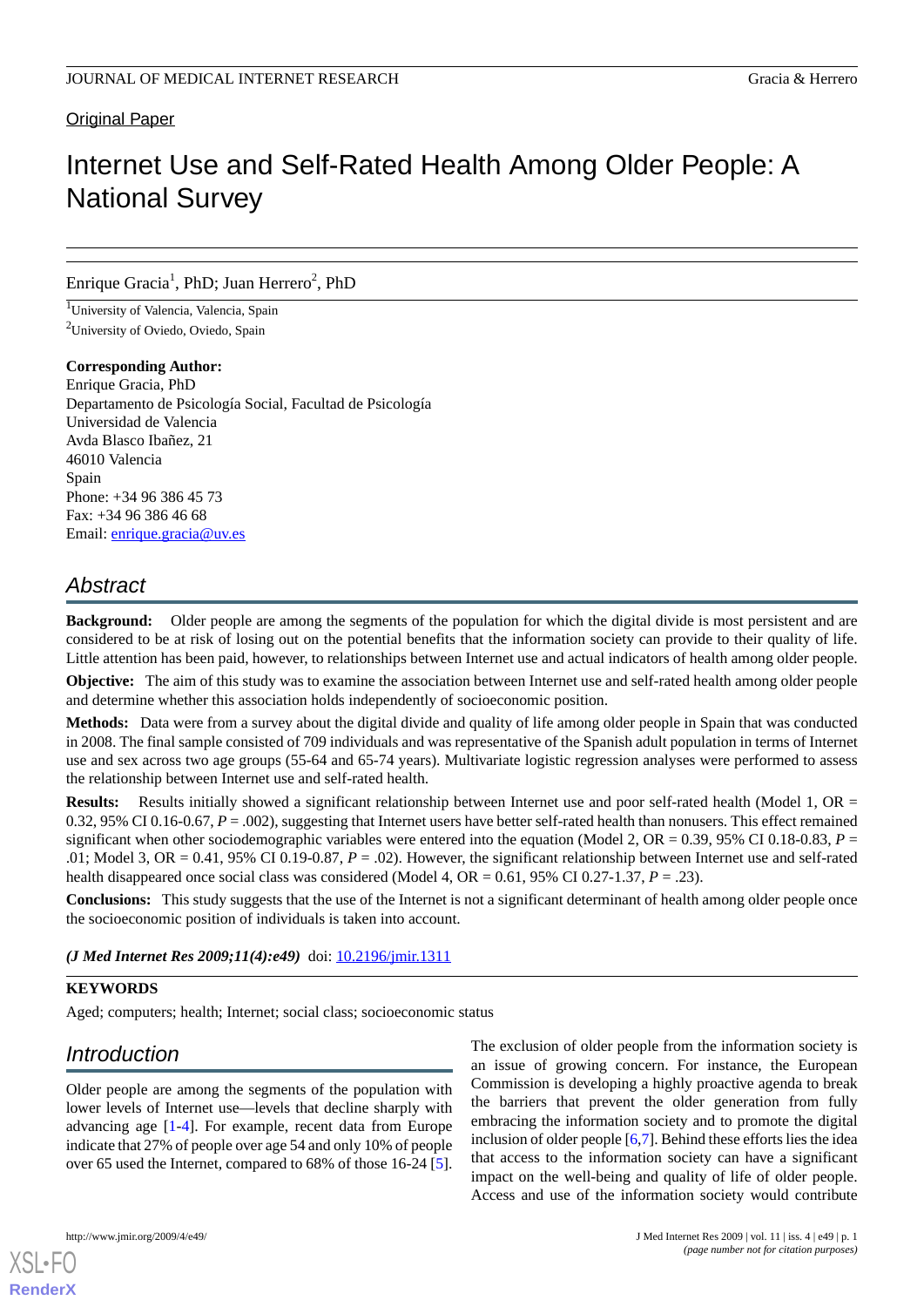toward active aging and advancing health into old age by, for example, helping older people overcome isolation and loneliness, helping them keep in contact with family and friends by extending social networks, and facilitating the access and use of relevant information and services [\[3](#page-5-5),[7](#page-5-4)[,8\]](#page-5-6). Little scholarly attention has been paid, however, to differences in health among older people who are users or nonusers of the Internet. This is an important issue to be examined given the efforts and investment that are being directed to promote e-inclusion among older people. For example, the European Commission i2010 Initiative on e-Inclusion acknowledges the persistent digital divide among older people, and it proposes to target this group of the population since they are considered at risk of losing out on potential benefits to their quality of life [[6\]](#page-5-3). Efforts such as this should, however, be based on careful research rather than implicit assumptions [\[9](#page-5-7),[10\]](#page-5-8).

The available research on the digital divide and health issues has focused mainly on access to health-related information [[11](#page-5-9)[-15](#page-6-0)]. Research has also examined how variables such as health status, age, sex, education, and income influence Internet use for health purposes [\[16-](#page-6-1)[18\]](#page-6-2). On the other hand, as Dickinson and Gregor [[9\]](#page-5-7) showed in their review, the literature that claims that computer and Internet use has a positive effect on the well-being of older people is based on a few studies that do not support that claim. Most of the studies reviewed by Dickinson and Gregor were "intervention" studies with training programs to use computers and the Internet [[19,](#page-6-3)[20\]](#page-6-4). However, the problem with this research is that the effects of computer use, the effects of training, as well as the effects of the context in which computers are used tend to be confounded. Similar problems can be found in more recent studies that claim that Internet training and use contribute to older adults' well-being [\[21](#page-6-5)]. As Dickinson and Gregor noted [\[9](#page-5-7)], the improvements reported in these studies may be attributable to the training programs and the social interaction with other learners rather than to computer and Internet use. Other studies reviewed by Dickinson and Gregor, both correlational [[22\]](#page-6-6) and qualitative [[23\]](#page-6-7), suffered from important limitations (ie, misattribution of causality and inappropriate generalization of results) that question their claims that computer use improves the well-being of older adults. For example, the association reported in some studies between Internet use and health among older people does not indicate the direction of this relationship (ie, people who use the Internet may be healthier, but it is also possible that healthier people are more likely to use the Internet). More recent studies also suffer from selection bias that makes the generalization of results difficult [\[17](#page-6-8),[24\]](#page-6-9).

Clearly, more research is needed to explore the relationship between the digital divide and actual indicators of health among older people. The research question we posit is, therefore, whether the digital divide can be considered as a significant determinant of health among older people.The digital divide has often been defined as the split between the "haves" and "have-nots" (or between users and nonusers of new media) [[25-](#page-6-10)[27](#page-6-11)]. This definition has been expanded, however, to include the various dimensions along which inequalities in the digital age may occur [\[25](#page-6-10)-[28\]](#page-6-12). Thus, DiMaggio et al [\[29](#page-6-13)] refer to the digital divide as the "inequalities in access to the Internet, extent

 $XS$ -FO **[RenderX](http://www.renderx.com/)** of use, knowledge of search strategies, quality of technical connections and social support, ability to evaluate the quality of information, and diversity of uses" (p. 310). For our purposes, we define the digital divide among older people in terms of Internet users and nonusers.

To our knowledge, this is the first study examining relationships between Internet use and self-rated health among older people using representative samples of Internet users and nonusers from the general population. In this paper we will examine whether Internet use among older people is associated with self-rated health and whether this association holds beyond the socioeconomic position of individuals (ie, the "social divide"), a major social determinant of health [[30-](#page-6-14)[37](#page-6-15)]. It has been suggested that, in addition to age, income and education are two of the most important barriers to Internet use [[38-](#page-7-0)[41\]](#page-7-1). Thus, the inequalities associated with the socioeconomic position of individuals in society are also related to the digital divide [[16\]](#page-6-1). It is possible, therefore, that potential relationships between Internet use and health might be reflecting the relationship between socioeconomic position (a major determinant of access and use of the Internet) and health rather than reflecting benefits of Internet use by itself [\[3](#page-5-5)]. This being the case, the relationship between the digital divide and health among older people would be just a reflection of already existing socioeconomic inequalities in health, that is, a reflection of the relationship between the social divide and health.

To disentangle these relationships, we analyzed the association between Internet use and self-rated health, comparing users and nonusers of the Internet between 55 and 74 years of age, taking into account the socioeconomic position of individuals as well as other potential sociodemographic correlates of health: sex, age, marital status, and area of residence.

# *Methods*

#### **Study Sample**

We used data from a survey about the digital divide and quality of life among older people in Spain conducted in 2008. In Spain, the National Statistics Institute has calculated that, in 2008, there were 1,226,000 Internet users between 55 and 64 years and that this number decreases sharply to 302,000 users between 65 and 74 years [[42\]](#page-7-2). In percentages, 24.4% and 7.9% of people 55-64 and 65-74 years, respectively, had used Internet in the last 3 months. This is 17.3% of the Spanish population between 55 and 74 years. To ensure adequate statistical inference was possible, Internet users were oversampled in the original survey. To do so, the survey takes advantage of two sampling methods to locate eligible participants. Internet nonusers 55-74 years were contacted via random digit dialing and screened about their use of the Internet in the last 3 months. Eligible participants (those not having used the Internet in the last 3 months or more) were interviewed about their health status using computer-assisted telephone interviewing. Response rate for eligible participants (55-74 years) was 60%.

Internet users were sampled from an online research panel of more than 50,000 Spanish Internet users. The recruitment of panel members is based on sociodemographic variables as well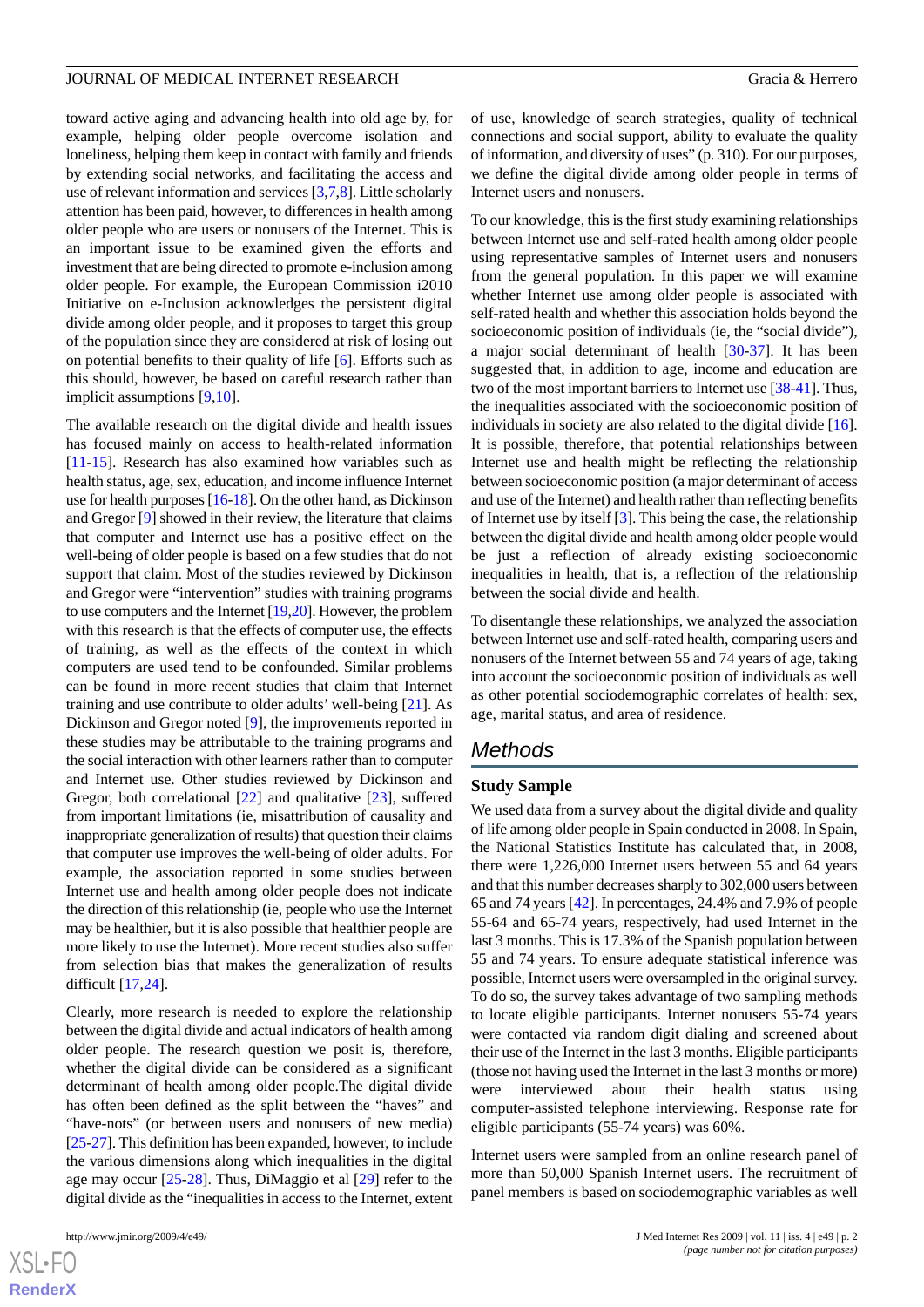as Internet behavior, leading to a high rate of representation of the population of Spanish Internet users. This panel is maintained only for research purposes, with constant recruitment of new members. To exert a tight control of potential sampling bias, eligible participants were selected and invited to participate in the study (targeted advertising), applying quotas of sex, age, size of locality, and education level to match official data [[42\]](#page-7-2). A link to a website containing the online questionnaire and a random identification code were sent to eligible participants by email. The online questionnaire was identical to the telephone interview. This recruiting technique, known as invited participation, allows the researcher to verify that each participant is engaged in the study on one occasion only, and, when combined with targeted advertising, control over sampling is maximized [\[43](#page-7-3),[44\]](#page-7-4). Online participants were given small incentives for completing the questionnaire; no incentive was given to telephone interview participants. Average time to complete the questionnaire was 9 minutes. Once the questionnaire was completed, participants no longer had access to the online survey. Only completed questionnaires were included in the dataset. The response rate, calculated as the ratio between completed questionnaires and emails sent, was 50%. The final sample of Internet users showed only very small deviations from the target population. Small corrections were made in this sample to represent the population of Internet users. For example, 49.6% of those sampled lived in a big city (or surroundings), while the figure in the target population was 49%. For sex, we surveyed 68.4% of men compared to a target of 70%. In all of the remaining categories, the deviations were also very small. According to our data, it seemed that Internet users were self-selected almost completely at random.

The final sample consisted of 709 Spanish individuals between 55 and 74 years and was finally balanced to represent the Spanish population 55-74 years in terms of Internet use and sex across two age groups (55-64 and 65-74 years). Sampling error was  $\pm$  3.7% for a 95% confidence interval.

## **Outcome Variable**

Subjects were asked to rate their health in general on a 5-point scale, ranging from "very good" to "very bad." We used the categories that fell below "good" health as an indicator for self-rated poor health. This single-item measure of self-rated health is an extensively used measure of health with strong relations with outcomes such as mortality, morbidity, and physical and mental health status across groups with different sociodemographic characteristics, and it has been considered as a valid measure of health [[45-](#page-7-5)[48\]](#page-7-6).

# **Predictors**

Internet use refers to Internet user status (coded as  $1 =$  nonuser,  $2 =$  user) rather than the type of Internet use (ie, frequency). We assigned the status of "user" to those participants who had been connected at least once in the last 3 months. All the remaining participants were considered nonusers. Sex was coded as  $1 =$  male,  $2 =$  female. Age was coded into two groups:  $1 =$ 55-64 years,  $2 = 65-74$  years. Marital status was coded as  $1 =$ never married,  $2 =$  married/living with partner,  $3 =$ separated/divorced, 4 = widowed. Area of residence was coded as  $1 = a$  country village or farm in the countryside,  $2 = a$  town or small city, and  $3 = a$  big city or the suburbs or outskirts of a big city. These last two were treated as categorical variables in the analyses.

To measure the socioeconomic position of participants, we used an indicator of social class that derives from the cross-classification of occupation and educational attainment of the head of family (main income earner). This cross-classification is a standard for media studies in Spain and provides five different social classes (high, medium-high, medium, medium-low, and low) by combining head of family education level and occupation (or last occupation) [[49\]](#page-7-7). Given that education level and occupation were used for the computation of social class, this information was not used separately in the statistical analysis, to avoid multicollinearity.

# **Analytical Strategy**

For the analysis of the data, we used multivariate binomial logistic regression to estimate the odds ratios of being in the self-rated poor health category. We estimated four regression equations (models) in a nested fashion. The first equation (Model 1) tested whether there was any association between Internet use and health. Model 2 adds sociodemographic covariates (sex, age, and marital status) to equation 1. In Model 3, we included area of residence. Finally, in Model 4, we included social class as a covariate to estimate the effect of Internet use on health, controlling for socioeconomic effects. Odds ratios, 95% confidence intervals, deviation statistics, and chi-square values were calculated for each model.

# *Results*

[Table 1](#page-3-0) presents descriptive statistics of the study participants.

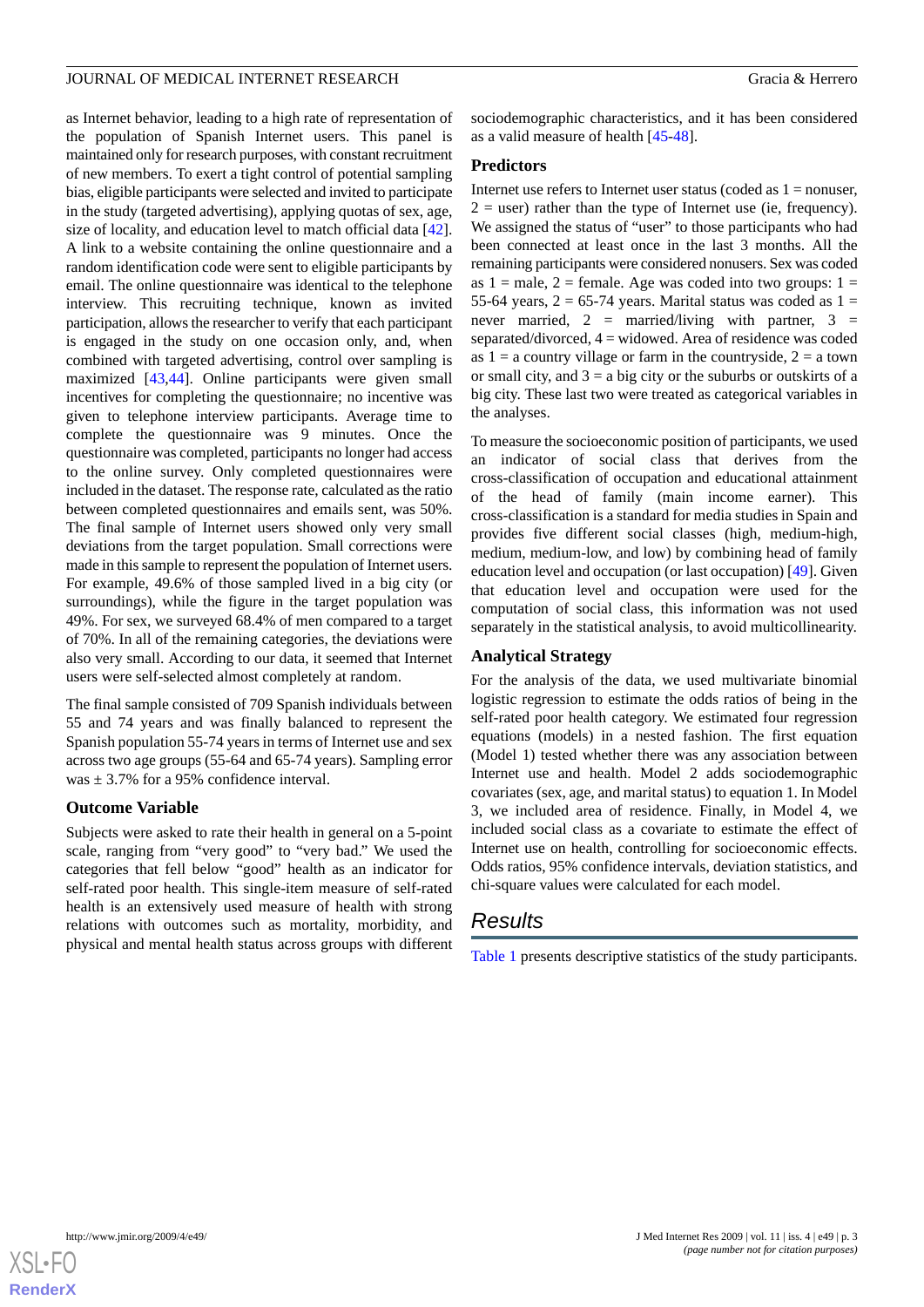<span id="page-3-0"></span>**Table 1.** Descriptive statistics of study participants

| Variable                    | No.    | $\%$    |
|-----------------------------|--------|---------|
| <b>Sex</b>                  |        |         |
| Female                      | 370    | 52.2    |
| Age                         |        |         |
| 65-74 years                 | 307    | 43.3    |
| <b>Marital</b> status       |        |         |
| Never married               | $22\,$ | $3.2\,$ |
| Married/living with partner | 564    | 79.6    |
| Separated/divorced          | $47\,$ | 6.6     |
| Widowed                     | $76\,$ | 10.6    |
| Area of residence           |        |         |
| Country village or farm     | 296    | 41.8    |
| Town or small city          | 145    | 20.4    |
| Big city or surroundings    | 268    | 37.8    |
| Social class                |        |         |
| High                        | 57     | $8.1\,$ |
| Medium-high                 | 65     | 9.2     |
| Medium                      | 186    | 26.3    |
| Medium-low                  | 251    | 35.5    |
| Low                         | 149    | 21.0    |
| Internet use                |        |         |
| User                        | 123    | 17.3    |
| Self-rated health           |        |         |
| Poor                        | 119    | 16.8    |

[Table 2](#page-4-0) summarizes the covariates of self-rated poor health from the four binomial logistic regressions models.

remained the same whether we collapsed marital status into married vs other, or any other combination.

Results for Model 1 show that Internet users have statistically significant lower odds of being in the poor health category as compared to nonusers. This result remained for Model 2 and Model 3 as well, indicating that the effect of Internet use on health was still present after taking into account sex, age, marital status (Model 2), and area of residence (Model 3). In the specific case of marital status, we further checked if the small size of the "never married" category was affecting the results. Results

The inclusion of social class as a continuous covariate in Model 4, however, removed the statistical significance of the influence of Internet use on health that was observed in previous models  $(OR = 0.61, P = .23).$ 

The only remaining significant covariate in Model 4 other than socioeconomic position was sex, indicating that women have 1.90 greater odds of being in the poor health category than men  $(P = .004)$ , after adjusting for all other covariates of the study.

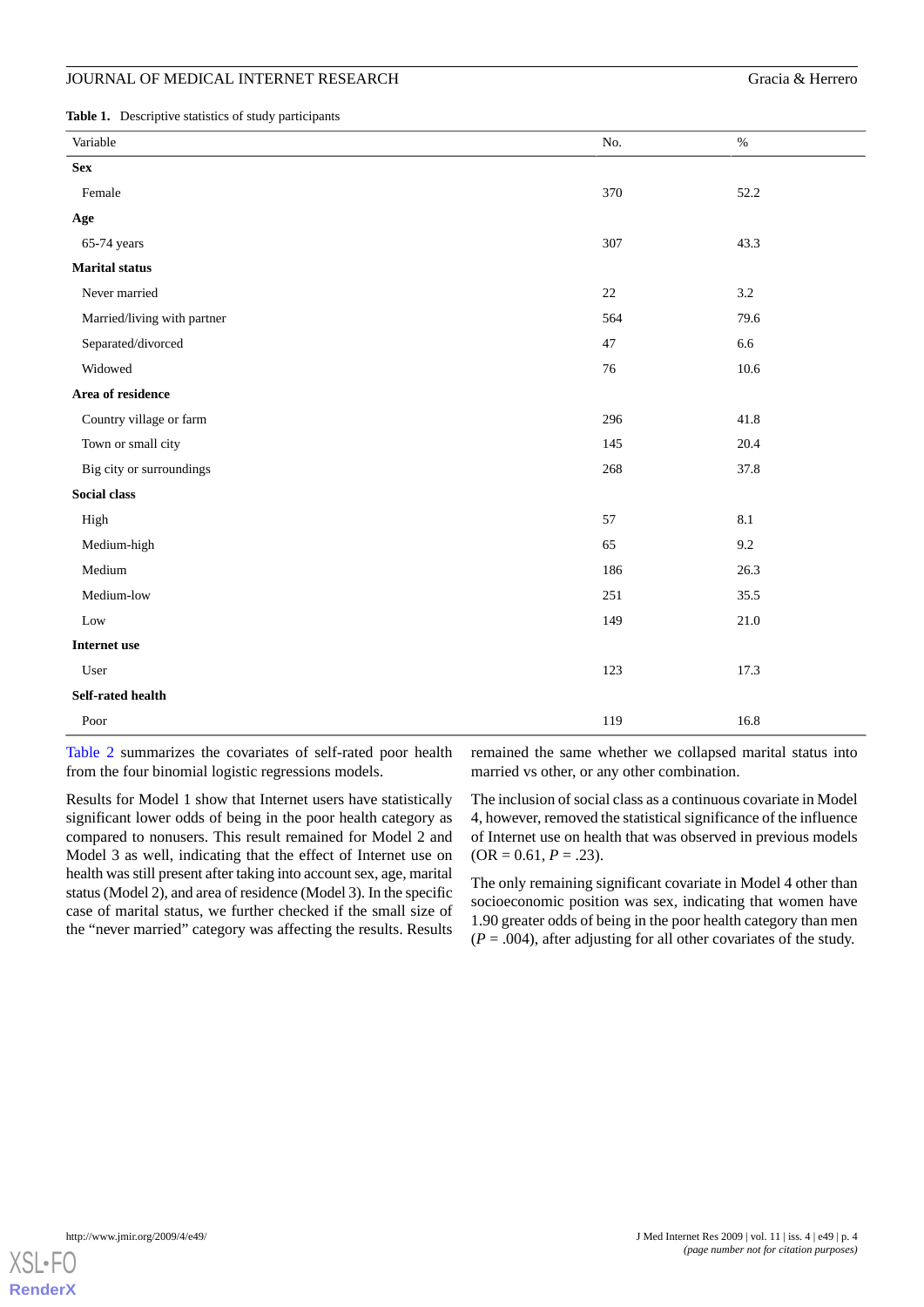<span id="page-4-0"></span>**Table 2.** Covariates of self-rated poor health from four binomial logistic regressions models

|                              | Model 1                 | Model 2                | Model 3                    | Model 4                    |
|------------------------------|-------------------------|------------------------|----------------------------|----------------------------|
|                              | OR (95% CI), P          | OR (95% CI), P         | OR (95% CI), P             | OR (95% CI), P             |
| <b>Internet user status</b>  |                         |                        |                            |                            |
| Nonuser                      | $\mathbf{1}$            | $\mathbf{1}$           | $\mathbf{1}$               | $\mathbf{1}$               |
| User                         | $0.32(0.16-0.67), .002$ | $0.39(0.18-0.83), .01$ | $0.41(0.19-0.87), .02$     | $0.61(0.27-1.37), .23$     |
| <b>Sex</b>                   |                         |                        |                            |                            |
| Male                         |                         | $\mathbf{1}$           | $\mathbf{1}$               | $\mathbf{1}$               |
| Female                       |                         | 1.87 (1.22-2.89), .004 | 1.89 (1.23-2.91), .004     | 1.90 (1.23-2.92), .004     |
| Age                          |                         |                        |                            |                            |
| 55-64 years                  |                         | $\mathbf{1}$           | $\mathbf{1}$               | $\mathbf{1}$               |
| $> 64$ years                 |                         | $0.99(0.65-1.45), .99$ | $0.97(0.64-1.47), .88$     | $0.95(0.63-1.45), .82$     |
| <b>Marital status</b>        |                         |                        |                            |                            |
| Never married                |                         | $\mathbf{1}$           | $\mathbf{1}$               | $\mathbf{1}$               |
| Married/living with partner  |                         | 1.53 (0.41-5.74), .52  | 1.45 (0.39-5.46), .58      | $1.43(0.38-5.42), .60$     |
| Separated/divorced           |                         | $0.64(0.23-3.32), .59$ | $0.65(0.12-3.38), .61$     | $0.62$ $(0.26-3.27)$ , .57 |
| Widowed                      |                         | $0.69(0.16-3.03), .62$ | $0.66(0.15-2.91), .58$     | $0.61(0.14-2.73), .52$     |
| Area of residence            |                         |                        |                            |                            |
| Country village or farm      |                         |                        | $\mathbf{1}$               | $\mathbf{1}$               |
| Town or small city           |                         |                        | $0.72$ $(0.40-1.32)$ , .29 | $0.82(0.45-1.51), .53$     |
| Big city or surroundings     |                         |                        | $1.02(0.66-1.60), .90$     | $1.14(0.73-1.80), .57$     |
| Social class                 |                         |                        |                            | $0.74(0.59-0.92), .008$    |
| Constant                     | 0.23, < .001            | 0.12, .002             | 0.13, .004                 | 0.24, .05                  |
| $\chi^2$ (df)                | $12.17(1)$ , < .001     | $25.84(6)$ , < .001    | $27.31(8)$ , < .001        | 34.82 $(9)$ , < .001       |
| Model deviation <sup>a</sup> | 630.02                  | 616.35                 | 614.89                     | 607.37                     |

<sup>a</sup> Model deviation is measured as −2 log likelihood.

# *Discussion*

This paper presents analyses from cross-sectional data exploring the potential association between Internet use and self-rated health among older people. Results initially showed a significant relationship between Internet use and self-rated health (Model 1), suggesting that Internet users have better self-rated health than nonusers. This effect remained when other sociodemographic variables (sex, age, marital status, and area of residence) were entered into the equation (Models 2 and 3). However, the significant relationship between Internet use and self-rated health disappeared once social class was considered (Model 4). Overall, these results suggest that there is no evidence supporting the idea that use of the Internet has a significant relationship with health for the older population once the socioeconomic position of individuals is taken into account.

The analysis of Internet users aged 55-74 years in relation to health issues is a strength of the study. Traditionally, little attention has been paid to Internet users in this age group. For instance, in Spain, little is known about this segment of the population beyond the fact that they constitute a rather small group. It has been suggested that access to and participation in

the information society among older people will promote positive outcomes in health and well-being  $[3,6-9]$  $[3,6-9]$  $[3,6-9]$  $[3,6-9]$  $[3,6-9]$ . From this viewpoint, the digital divide would be a significant determinant of health for older people. And it appears to be so when the social position of individuals is ignored. Our results suggest, however, that the digital divide is not a source of health inequalities beyond already-existing socioeconomic inequalities of health. Therefore, the apparent relationship between the digital divide and health among older people appears to be a reflection of existing social inequalities in health. In other terms, Internet users can be healthier provided that they are wealthier. In this regard, our study further illustrates the association between socioeconomic position and heath indicators [[30-](#page-6-14)[37\]](#page-6-15). The socioeconomic gradient in health is a well-established finding in the literature that, even though it declines with age [[45,](#page-7-5)[46\]](#page-7-8), extends to older people  $[34,47,50]$  $[34,47,50]$  $[34,47,50]$  $[34,47,50]$ . Furthermore, this socioeconomic gradient in health is observed regardless of whether socioeconomic status is measured by occupation, education, or income [[35](#page-6-17)[,37](#page-6-15),[47\]](#page-7-9). Our results also revealed gender differences in self-rated health that are in line with other studies reporting higher proportions of women rating their health as poor [[33,](#page-6-18)[50](#page-7-10)[-54](#page-7-11)].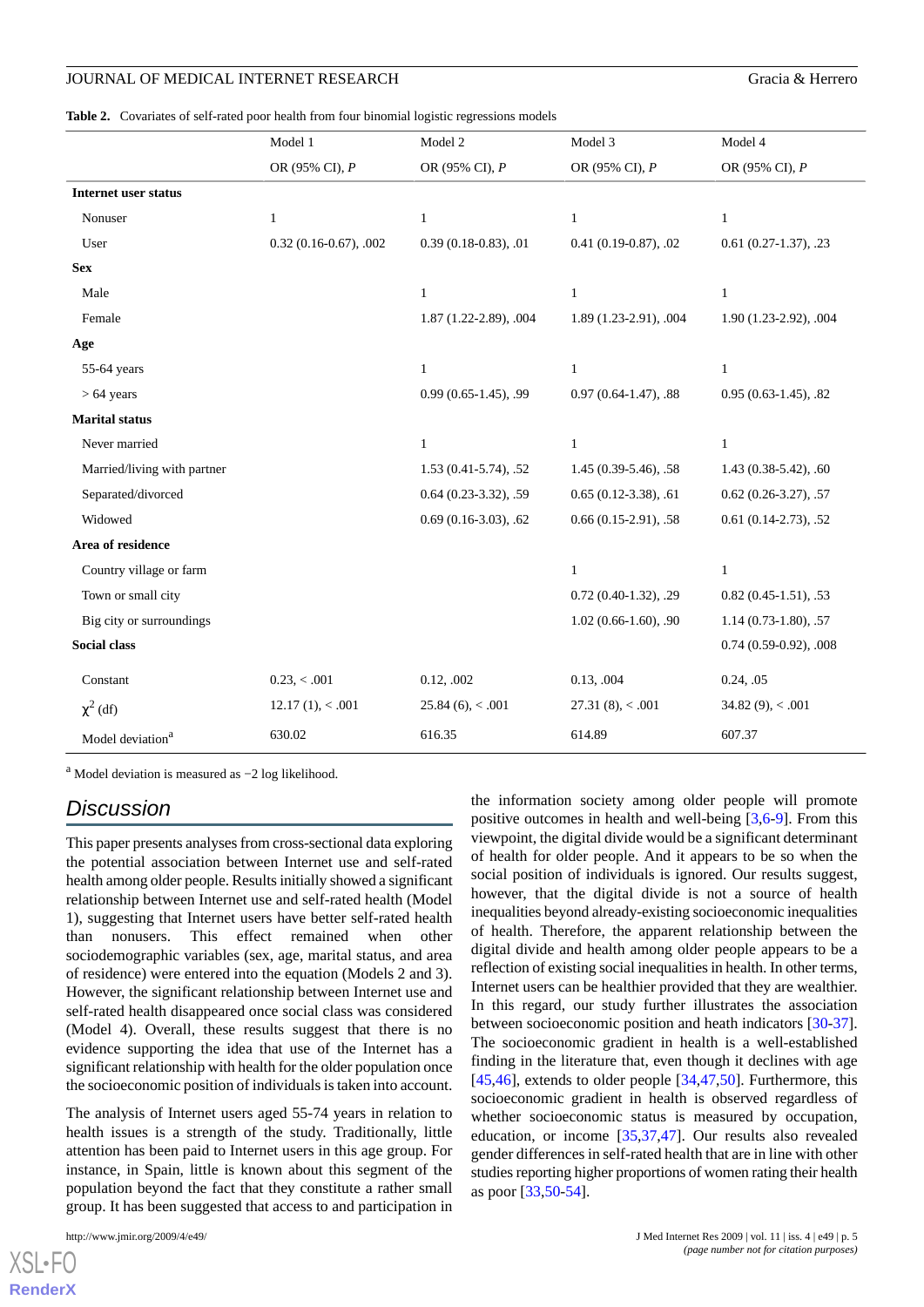## **Limitations**

The study has several limitations. First, we examined self-rated health (ie, perceptions of health in general) and did not include specific measures of mental health. Future research would benefit from including specific measures of physical and mental health. Second, recent research has shown how self-rated health responses, our outcome variable, might be biased in certain sociodemographic groups. For instance, Delpierre et al [\[32](#page-6-19)] have shown that the impact of health problems on self-rated health is stronger among better-educated individuals. This phenomenon could lead to an underestimate of the health inequalities across socioeconomic groups. In our study, social class behaved as a key determinant of health among Internet users and nonusers, and, according to Delpierre et al, we cannot be sure about the real difference in health. Future research focusing on other measures of health is clearly needed. Third, random sampling of Internet users was done according to official data about people 55-74 years who used the Internet in the last 3 months. This is a broad definition of an Internet user that might have an effect on the results of the study. Finally, some caution must be taken in generalizing our results. Our data refer to cohorts of older people (individuals born between 1934 and 1953) with relatively small exposure to the Internet and other

tools of the information society. It remains to be seen whether, for future cohorts of older people with greater exposure to the information society, the digital divide becomes a significant source of health inequalities. This is certainly an issue that deserves further research and consideration. In this context, future studies should also examine whether, among Internet users, those in higher socioeconomic groups would achieve better health outcomes through better information use and better use of the Internet.

### **Conclusions**

In conclusion, results from this paper suggest that beyond the social divide, the digital divide does not add another source of health inequalities for older people. Older people are among the groups most excluded from the information society. Reducing the digital divide among older people has become a target for many policy initiatives since it is believed that the information society will provide benefits for the well-being of older people [[9](#page-5-7)[,10](#page-5-8)]. However, as the digital divide is also an expression of social inequalities, policies and initiatives aiming to reduce the digital divide, without reducing the social divide, may contribute to existing socioeconomic inequalities and may benefit those already advantaged.

## **Acknowledgments**

This research was supported by the Institute for Older People and Social Services of the Spanish Government (IMSERSO 126/2007).

### **Conflicts of Interest**

<span id="page-5-0"></span>None declared.

#### **References**

- <span id="page-5-5"></span>1. ; European Commission. i2010 - European Information Society 2010. Luxembourg: Office for Official Publications of the European Communities; 2005.
- <span id="page-5-2"></span><span id="page-5-1"></span>2. Community Survey on ICT Usage in Households and by Individuals. Luxembourg: Office for Official Publications of the European Communities; 2004.
- <span id="page-5-3"></span>3. Hill R, Beynon-Davies P, Williams MD. Older people and Internet engagement: Acknowledging social moderators of internet adoption, access and use. Inform Technol People 2008;21(3):244-266. [doi: [10.1108/09593840810896019\]](http://dx.doi.org/10.1108/09593840810896019)
- 4. Demunter C. The digital divide in Europe. Statistics in Focus 2005;38:1-8.
- <span id="page-5-4"></span>5. ; European Commission. i2010 - Annual Information Society Report 2007. [SEC(2007) 395]. Luxembourg: Office for Official Publications of the European Communities; 2007.
- <span id="page-5-7"></span><span id="page-5-6"></span>6. Commission of the European Communities. 2010. "To Be Part of the Information Society". URL: [http://ec.europa.eu/](http://ec.europa.eu/information_society/activities/einclusion/docs/i2010_initiative/comm_native_com_2007_0694_f_en_acte.pdf) [information\\_society/activities/einclusion/docs/i2010\\_initiative/comm\\_native\\_com\\_2007\\_0694\\_f\\_en\\_acte.pdf](http://ec.europa.eu/information_society/activities/einclusion/docs/i2010_initiative/comm_native_com_2007_0694_f_en_acte.pdf)[\[WebCite](http://www.webcitation.org/

                                    5iGXVm4xl) [Cache ID 5iGXVm4xl](http://www.webcitation.org/

                                    5iGXVm4xl)]
- <span id="page-5-8"></span>7. European Commission. 2006 Jun 11. Ministerial Declaration. Riga Declaration. URL: [http://ec.europa.eu/information\\_society/](http://ec.europa.eu/information_society/events/ict_riga_2006/doc/declaration_riga.pdf) [events/ict\\_riga\\_2006/doc/declaration\\_riga.pdf\[](http://ec.europa.eu/information_society/events/ict_riga_2006/doc/declaration_riga.pdf)[WebCite Cache ID 5iGXmjgCW\]](http://www.webcitation.org/

                                    5iGXmjgCW)
- <span id="page-5-9"></span>8. ; European Commission. Measuring Progress in e-Inclusion. Riga Dashboard 2007. Luxembourg: Office for Official Publications of the European Communities; 2007.
- 9. Dickinson A, Gregor P. Computer use has no demonstrated impact on the well-being of older adults. Int J Hum-Comput St 2006;64(8):744-753. [doi: [10.1016/j.ijhcs.2006.03.001](http://dx.doi.org/10.1016/j.ijhcs.2006.03.001)]
- 10. Selwyn N, Gorard S, Furlong J, Madden L. Older adults' use of information and communications technology in everyday life. Ageing Soc 2003;23(5):561-571. [doi: [10.1017/S0144686X03001302](http://dx.doi.org/10.1017/S0144686X03001302)]
- 11. Licciardone JC, Smith-Barbaro P, Coleridge ST. Use of the internet as a resource for consumer health information: results of the second osteopathic survey of health care in America (OSTEOSURV-II). J Med Internet Res 2001 Dec 26;3(4):E31 [[FREE Full text](http://www.jmir.org/2001/4/e31/)] [Medline: [11772546](http://www.ncbi.nlm.nih.gov/entrez/query.fcgi?cmd=Retrieve&db=PubMed&list_uids=11772546&dopt=Abstract)] [doi: [10.2196/jmir.3.4.e31\]](http://dx.doi.org/10.2196/jmir.3.4.e31)
- 12. Brodie M, Flournoy RE, Altman DE, Blendon RJ, Benson JM, Rosenbaum MD. Health information, the Internet, and the digital divide.. Health Aff (Millwood) 2000;19:255-265. [doi: [10.1377/hlthaff.19.6.255](http://dx.doi.org/10.1377/hlthaff.19.6.255)]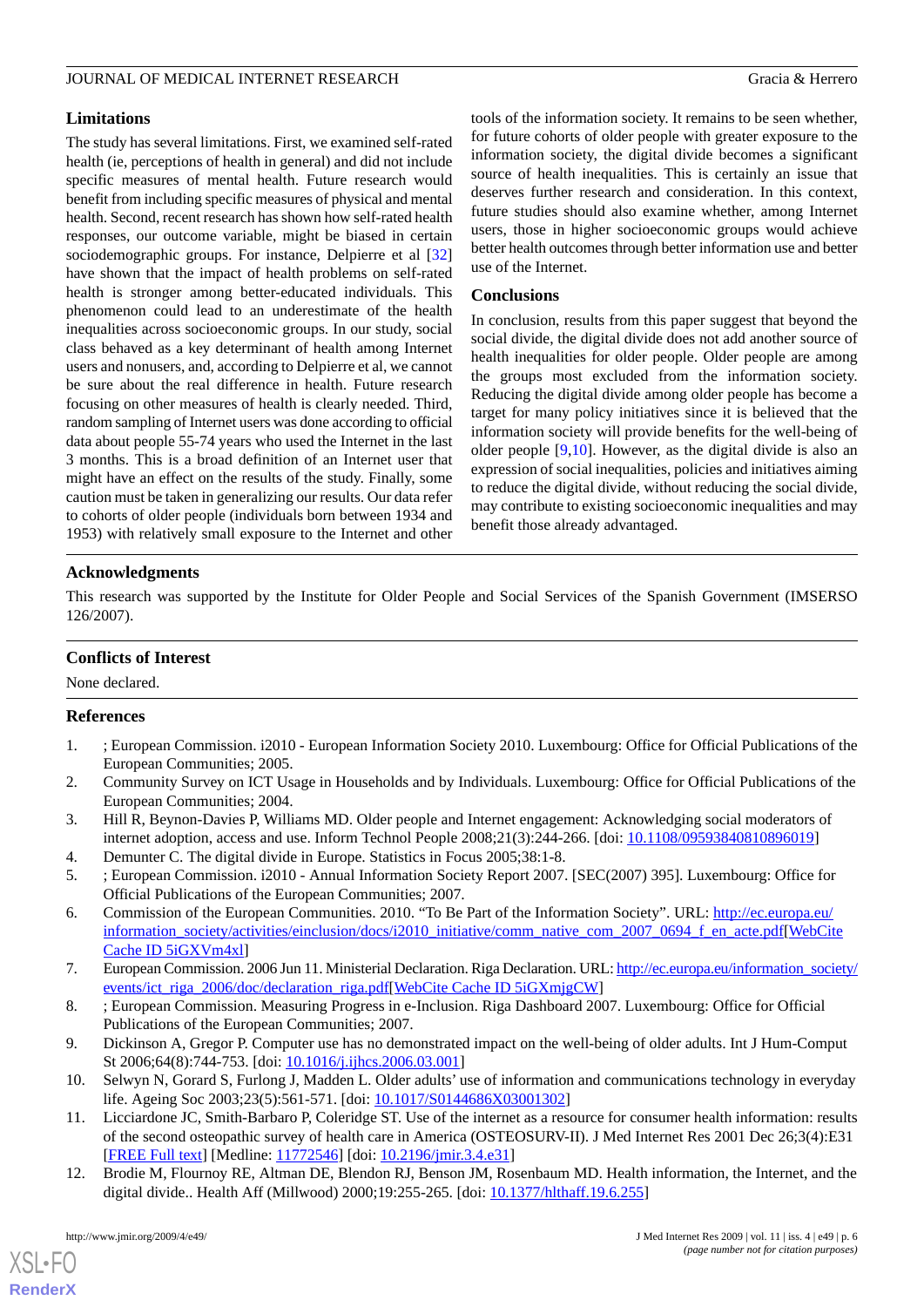- 13. Hsu J, Huang J, Kinsman J, Fireman B, Miller R, Selby J, et al. Use of e-Health services between 1999 and 2002: a growing digital divide. J Am Med Inform Assoc 2005;12(2):164-171 [[FREE Full text](http://www.pubmedcentral.nih.gov/articlerender.fcgi?tool=pubmed&pubmedid=15561786)] [Medline: [15561786\]](http://www.ncbi.nlm.nih.gov/entrez/query.fcgi?cmd=Retrieve&db=PubMed&list_uids=15561786&dopt=Abstract) [doi: [10.1197/jamia.M1672](http://dx.doi.org/10.1197/jamia.M1672)]
- <span id="page-6-0"></span>14. Rains SA. Health at high speed: Broadband Internet access, health communication, and the digital divide. Commun Res 2008;35(3):283-297. [doi: [10.1177/0093650208315958\]](http://dx.doi.org/10.1177/0093650208315958)
- <span id="page-6-1"></span>15. Wagner TH, Bundorf MK, Singer SJ, Baker LC. Free internet access, the digital divide, and health information. Med Care 2005 Apr;43(4):415-420. [Medline: [15778645](http://www.ncbi.nlm.nih.gov/entrez/query.fcgi?cmd=Retrieve&db=PubMed&list_uids=15778645&dopt=Abstract)] [doi: [10.1097/01.mlr.0000156857.14152.6e](http://dx.doi.org/10.1097/01.mlr.0000156857.14152.6e)]
- <span id="page-6-8"></span>16. Cotten SR, Gupta SS. Characteristics of online and offline health information seekers and factors that discriminate between them. Soc Sci Med 2004 Nov;59(9):1795-1806. [Medline: [15312915](http://www.ncbi.nlm.nih.gov/entrez/query.fcgi?cmd=Retrieve&db=PubMed&list_uids=15312915&dopt=Abstract)] [doi: [10.1016/j.socscimed.2004.02.020](http://dx.doi.org/10.1016/j.socscimed.2004.02.020)]
- <span id="page-6-2"></span>17. Drentea P, Goldner M, Cotton S, Hale T. The association among gender, computer use, and online health searching, and mental health. Inform Commun Soc 2008:509-525 [\[FREE Full text\]](http://www.informaworld.com/smpp/title~db=all~content=t713699183) [[FREE Full text](http://www.informaworld.com/smpp/title~db=all~content=t713699183~tab=issueslist~branches=11#v11)]
- <span id="page-6-3"></span>18. Goldner M. Using the Internet and email for health purposes: The impact of health status. Soc Sci Q 2006;87(3):690-710.  $[doi: 10.1111/j.1540-6237.2006.00404.x]$  $[doi: 10.1111/j.1540-6237.2006.00404.x]$  $[doi: 10.1111/j.1540-6237.2006.00404.x]$
- <span id="page-6-4"></span>19. McConatha D, McConatha JT, Dermigny R. The use of interactive computer services to enhance the quality of life for long-term care residents. Gerontologist 1994 Aug;34(4):553-556. [Medline: [7959116\]](http://www.ncbi.nlm.nih.gov/entrez/query.fcgi?cmd=Retrieve&db=PubMed&list_uids=7959116&dopt=Abstract)
- <span id="page-6-5"></span>20. White H, McConnell E, Clipp E, Branch LG, Sloane R, Pieper C, et al. A randomized controlled trial of the psychosocial impact of providing internet training and access to older adults. Aging Ment Health 2002 Aug;6(3):213-221. [Medline: [12217089](http://www.ncbi.nlm.nih.gov/entrez/query.fcgi?cmd=Retrieve&db=PubMed&list_uids=12217089&dopt=Abstract)] [doi: [10.1080/13607860220142422](http://dx.doi.org/10.1080/13607860220142422)]
- <span id="page-6-6"></span>21. Shapira N, Barak A, Gal I. Promoting older adults' well-being through Internet training and use. Aging Ment Health 2007:477-484 [\[FREE Full text\]](http://www.informaworld.com/smpp/title~db=all~content=t713404778~tab=issueslist~branches=11#v11)
- <span id="page-6-9"></span><span id="page-6-7"></span>22. Wright K. Computer-mediated social support, older adults, and coping. J Commun 2000;50(3):100-118. [doi: [10.1111/j.1460-2466.2000.tb02855.x\]](http://dx.doi.org/10.1111/j.1460-2466.2000.tb02855.x)
- <span id="page-6-10"></span>23. Blit-Cohen E, Litwin H. Elder participation in cyberspace: a qualitative analysis of Israeli retirees. J Aging Stud 2004;18(4):385-398. [doi: [10.1016/j.jaging.2004.06.007\]](http://dx.doi.org/10.1016/j.jaging.2004.06.007)
- 24. Lam L, Lam M. The use of information technology and mental health among older care-givers in Australia. Aging Ment Health 2009 Jul;13(4):557-562. [Medline: [19629780](http://www.ncbi.nlm.nih.gov/entrez/query.fcgi?cmd=Retrieve&db=PubMed&list_uids=19629780&dopt=Abstract)] [doi: [10.1080/13607860802607306\]](http://dx.doi.org/10.1080/13607860802607306)
- <span id="page-6-11"></span>25. DiMaggio P, Hargittai E. From the 'Digital Divide' to 'Digital Inequality': Studying Internet Use as Penetration Increases. Working Paper Series, 15. Princeton, NJ: Center for Arts and Cultural Policy Studies, Princeton University; 2001. URL: [http://www.princeton.edu/~artspol/workpap/WP15%20-%20DiMaggio%2BHargittai.pdf\[](http://www.princeton.edu/~artspol/workpap/WP15%20-%20DiMaggio%2BHargittai.pdf)[WebCite Cache ID 5jfLUNi6I\]](http://www.webcitation.org/

                                    5jfLUNi6I)
- <span id="page-6-13"></span><span id="page-6-12"></span>26. Hargittai E. First Monday. 2002. (4) Second-level digital divide: Differences in people's online skills URL: [http://firstmonday.](http://firstmonday.org/htbin/cgiwrap/bin/ojs/index.php/fm/article/view/942/864) [org/htbin/cgiwrap/bin/ojs/index.php/fm/article/view/942/864\[](http://firstmonday.org/htbin/cgiwrap/bin/ojs/index.php/fm/article/view/942/864)[WebCite Cache ID 5lElYH3mC](http://www.webcitation.org/

                                    5lElYH3mC)]
- 27. Hargittai E. Internet access and use in context. New Media Soc 2004;6(1):137-143. [doi: [10.1177/1461444804042310](http://dx.doi.org/10.1177/1461444804042310)]
- <span id="page-6-14"></span>28. DiMaggio P, Hargittai E, Celeste C, Shafer S. Digital inequality: From unequal access to differentiated use. In: Neckerman K, editor. Social Inequality. New York: Russell Sage Foundation; 2004:355-400.
- 29. DiMaggio P, Hargittai E, Neuman WR, Robinson JP. Social implications of the Internet. Annu Rev Sociol 2001;27(1):307-336. [doi: [10.1146/annurev.soc.27.1.307](http://dx.doi.org/10.1146/annurev.soc.27.1.307)]
- <span id="page-6-19"></span>30. Borg V, Kristensen TS. Social class and self-rated health: can the gradient be explained by differences in life style or work environment? Soc Sci Med 2000 Oct;51(7):1019-1030. [Medline: [11005390\]](http://www.ncbi.nlm.nih.gov/entrez/query.fcgi?cmd=Retrieve&db=PubMed&list_uids=11005390&dopt=Abstract) [doi: [10.1016/S0277-9536\(00\)00011-3](http://dx.doi.org/10.1016/S0277-9536(00)00011-3)]
- <span id="page-6-18"></span>31. Chandola T, Ferrie J, Sacker A, Marmot M. Social inequalities in self reported health in early old age: follow-up of prospective cohort study. BMJ 2007 May 12;334(7601):990 [\[FREE Full text](http://bmj.com/cgi/pmidlookup?view=long&pmid=17468119)] [Medline: [17468119](http://www.ncbi.nlm.nih.gov/entrez/query.fcgi?cmd=Retrieve&db=PubMed&list_uids=17468119&dopt=Abstract)] [doi: [10.1136/bmj.39167.439792.55\]](http://dx.doi.org/10.1136/bmj.39167.439792.55)
- <span id="page-6-16"></span>32. Delpierre C, Lauwers-Cances V, Datta GD, Lang T, Berkman L. Using self-rated health for analysing social inequalities in health: a risk for underestimating the gap between socioeconomic groups? J Epidemiol Community Health 2009 Jun;63(6):426-432. [Medline: [19218251\]](http://www.ncbi.nlm.nih.gov/entrez/query.fcgi?cmd=Retrieve&db=PubMed&list_uids=19218251&dopt=Abstract) [doi: [10.1136/jech.2008.080085](http://dx.doi.org/10.1136/jech.2008.080085)]
- <span id="page-6-17"></span>33. Drever F, Doran T, Whitehead M. Exploring the relation between class, gender, and self rated general health using the new socioeconomic classification. A study using data from the 2001 census. J Epidemiol Community Health 2004 Jul;58(7):590-596 [[FREE Full text\]](http://jech.bmj.com/cgi/pmidlookup?view=long&pmid=15194721) [Medline: [15194721\]](http://www.ncbi.nlm.nih.gov/entrez/query.fcgi?cmd=Retrieve&db=PubMed&list_uids=15194721&dopt=Abstract) [doi: [10.1136/jech.2003.013383\]](http://dx.doi.org/10.1136/jech.2003.013383)
- 34. Huisman M, Kunst AE, Mackenbach JP. Socioeconomic inequalities in morbidity among the elderly; a European overview. Soc Sci Med 2003 Sep;57(5):861-873. [Medline: [12850111](http://www.ncbi.nlm.nih.gov/entrez/query.fcgi?cmd=Retrieve&db=PubMed&list_uids=12850111&dopt=Abstract)] [doi: [10.1016/S0277-9536\(02\)00454-9](http://dx.doi.org/10.1016/S0277-9536(02)00454-9)]
- <span id="page-6-15"></span>35. Mackenbach JP, Kunst AE, Cavelaars AE, Groenhof F, Geurts JJ. Socioeconomic inequalities in morbidity and mortality in western Europe. The EU Working Group on Socioeconomic Inequalities in Health. Lancet 1997 Jun 7;349(9066):1655-1659. [Medline: [9186383](http://www.ncbi.nlm.nih.gov/entrez/query.fcgi?cmd=Retrieve&db=PubMed&list_uids=9186383&dopt=Abstract)] [doi: [10.1016/S0140-6736\(96\)07226-1](http://dx.doi.org/10.1016/S0140-6736(96)07226-1)]
- 36. Singh-Manoux A, Dugravot A, Shipley MJ, Ferrie JE, Martikainen P, Goldberg M, et al; GAZEL Cohort. The association between self-rated health and mortality in different socioeconomic groups in the GAZEL cohort study. Int J Epidemiol 2007 Dec;36(6):1222-1228 [[FREE Full text\]](http://ije.oxfordjournals.org/cgi/pmidlookup?view=long&pmid=18025034) [Medline: [18025034\]](http://www.ncbi.nlm.nih.gov/entrez/query.fcgi?cmd=Retrieve&db=PubMed&list_uids=18025034&dopt=Abstract) [doi: [10.1093/ije/dym170\]](http://dx.doi.org/10.1093/ije/dym170)
- 37. Yngwe MA, Diderichsen F, Whitehead M, Holland P, Burström B. The role of income differences in explaining social inequalities in self rated health in Sweden and Britain. J Epidemiol Community Health 2001 Aug;55(8):556-561 [\[FREE](http://jech.bmj.com/cgi/pmidlookup?view=long&pmid=11449012) [Full text\]](http://jech.bmj.com/cgi/pmidlookup?view=long&pmid=11449012) [Medline: [11449012\]](http://www.ncbi.nlm.nih.gov/entrez/query.fcgi?cmd=Retrieve&db=PubMed&list_uids=11449012&dopt=Abstract) [doi: [10.1136/jech.55.8.556](http://dx.doi.org/10.1136/jech.55.8.556)]